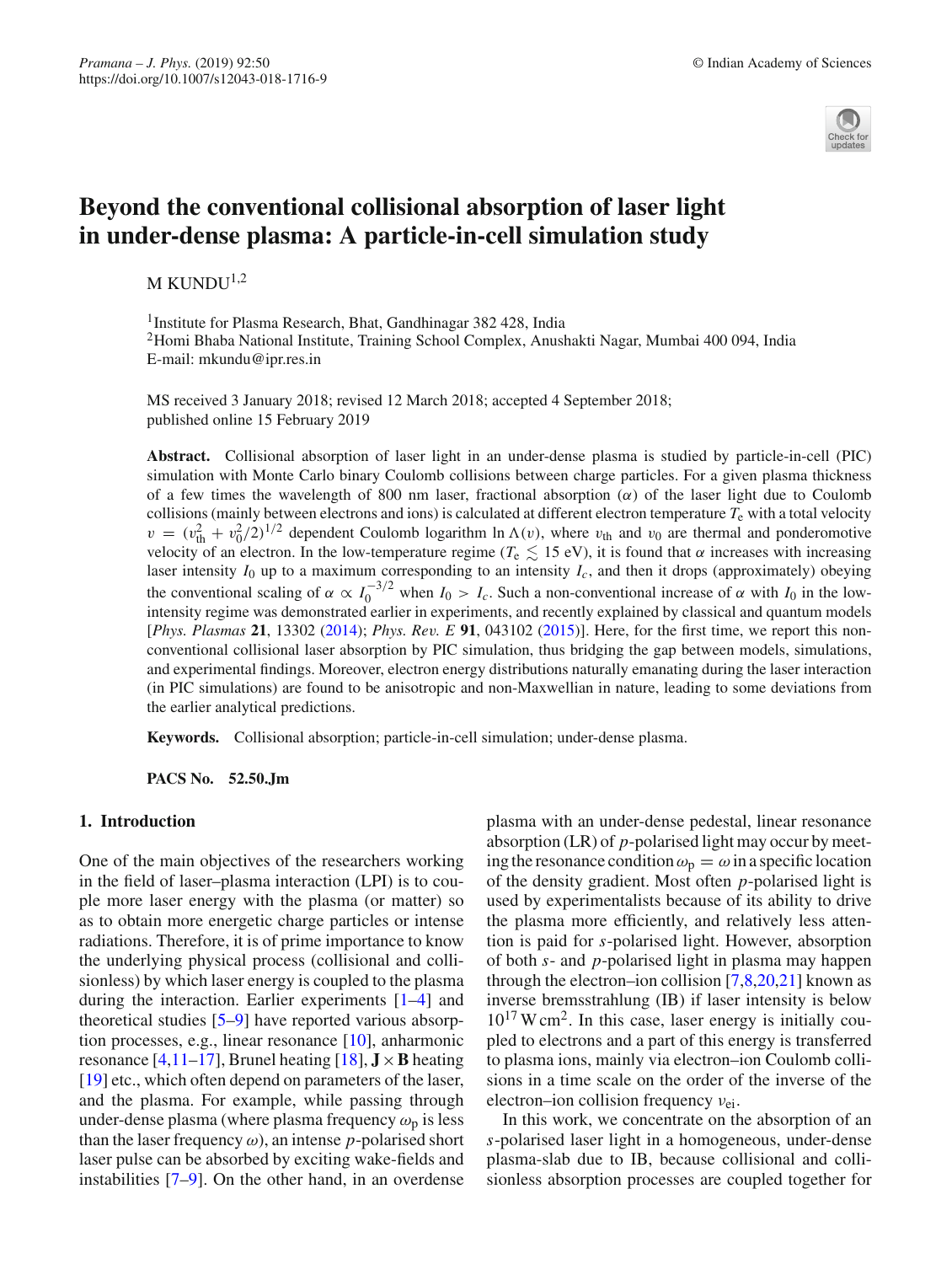a *p*-polarised light where it is difficult to know what fraction of the collisional absorption contributes to the total absorption. We are also motivated by earlier experimental results [\[8](#page-6-7)[,22\]](#page-7-7) of collisional absorption with *s*-polarised light which shows that fractional absorption  $\alpha$  of light (i.e., ratio of the absorbed energy to the incident laser energy) non-conventionally increases initially with increasing laser intensity  $I_0$  up to a maximum value about an intensity  $I_c$ , and then it drops nearly obeying the conventional scaling [\[7](#page-6-6)[,8](#page-6-7)] of  $\alpha \propto I_0^{-3/2}$ .

Although there are numerous analytical models [\[20](#page-7-5)[–42\]](#page-7-8) which directly or indirectly describe conventional (standard) collisional absorption neglecting the effect of background plasma, less attempts were made to examine the aforementioned non-conventional collisional absorption (NCA). Recently, NCA has been explained in the low-temperature regime ( $T_e \lesssim 15 \text{ eV}$ ) by postulating a total velocity dependent Coulomb logarithm ln  $\Lambda(v)$  (where  $v = (v_{\text{th}}^2 + v_0^2/2)^{1/2}$ ,  $v_{\text{th}}$  and  $v_0$  are the thermal and ponderomotive velocity) in the ballistic model of electron–ion collision frequency  $v_{\text{ei}}$  [\[32](#page-7-9)[,43\]](#page-7-0) and more rigorous kinetic model [\[44\]](#page-7-1). However, the extent of validity of these analytical models are not yet known which can only be answered numerically with self-consistent dynamics of plasma background under the laser irradiation. To achieve this goal, we have developed a one-dimensional electromagnetic particle-in-cell code (henceforth we call it EMPIC1D) where variation of physical quantities (charge density, current density, electromagnetic fields) depend only on the one spatial coordinate along the laser propagation direction while considering all three velocity components of charge particles. In a PIC simulation, a reduced number of computational particles is used to represent plasma, instead of the actual number of physical particles [\[45](#page-7-10)[,46\]](#page-7-11). This technique reduces the computational load, and enables one to study the dynamics of an actual physical system of a large number of charge particles. Sizes of these PIC particles (computational particles) are typically on the order of a numerical grid, they can pass through each other during the interaction, and Coulomb collisions do not naturally happen [\[47](#page-7-12)[–50](#page-7-13)]. For this reason, Coulomb collisions are explicitly added in all PIC codes. To include Coulomb collision in our EMPIC1D code, a Monte Carlo (MC) technique proposed by Takizuka and Abe [\[48\]](#page-7-14) is adopted. Recently, this scheme was used in the PARASOL electrostatic PIC code [\[49](#page-7-15)] to study kinetic effects in tokamak plasmas. EMPIC1D conserves total energy and total linear momentum before and after a collision event in the velocity space.

With the EMPIC1D code, for the first time, we prove the aforementioned NCA in an under-dense plasma in the low-temperature and low-intensity regime similar to the earlier analytical works [\[43](#page-7-0)[,44\]](#page-7-1). However, the electron energy distributions emanating from the laser interaction with the plasma (in the current PIC simulations) are found to be anisotropic and non-Maxwellian which is also a new finding of this work and cannot be captured by previous theories. Plasma is assumed to be pre-ionised. Laser intensity is kept below 10<sup>18</sup> W cm−<sup>2</sup> so that relativistic effects are less important. For convenience, atomic units (a.u.) are used unless mentioned explicitly, i.e.,  $|-e| = m = 4\pi\epsilon_0 = \hbar = 1$ , where  $|e|$ and *m* are the electronic charge and mass,  $\epsilon_0$  is the permittivity of the free space and  $\hbar$  is the reduced Planck constant.

This article is organised in the following manner. Details of the EMPIC1D code is given in [§2.](#page-1-0) Study of collisional absorption of *s*-polarised light in an underdense plasma slab showing NCA is reported in [§3.](#page-3-0) A summary is given in [§4.](#page-6-8)

### <span id="page-1-0"></span>**2. Details of the PIC code**

In PIC simulation, a collection of physical particles is represented by a computational particle so that the charge to mass ratio *q*/*m* of the computational particle remains the same as that of a physical particle. The following Maxwell–Lorentz system of equations (in the normalised form) is solved numerically after the discretisation in space and time:

<span id="page-1-1"></span>
$$
\frac{\partial \mathbf{B}}{\partial t} = -c \nabla \times \mathbf{E},\tag{1}
$$

$$
\frac{\partial \mathbf{E}}{\partial t} = c \nabla \times \mathbf{\bar{B}} - 4\pi \mathbf{J},\tag{2}
$$

$$
\dot{\mathbf{p}} = q \left( \mathbf{E}_{\mathbf{p}} + \mathbf{v} \times \frac{\bar{\mathbf{B}}_{p}}{c} \right).
$$
 (3)

Here,  $\mathbf{E}, \mathbf{\bar{B}}$  are the electric and magnetic parts of the electromagnetic field, **p** is the particle momentum corresponding to its velocity **v** and position **r** at a time *t*. **J** is the current density vector, *c* is the speed of light in the free space. The scaling  $\mathbf{B} = c\mathbf{B}$  connects the actual magnetic field **B** with the scaled magnetic field **B**. The other equations, namely,  $\nabla \cdot \mathbf{B} = 0$  and the Gauss's law  $\nabla \cdot \mathbf{E} = 4\pi \rho$  are not explicitly solved in a standard multidimensional PIC scheme, thus saving a substantial amount of computer time. However,  $\nabla \cdot \mathbf{B} = 0$ is ensured by choosing a staggered grid, called Yee mesh. The charge and current conservation follows from  $\partial \rho / \partial t + \nabla \cdot \mathbf{J} = 0$ , thus ensuring  $\nabla \cdot \mathbf{E} = 4\pi \rho$ . Note that **E**, **B**, **J**,  $\rho$  are calculated on the grid points. Therefore, **E**, **B** fields are interpolated to obtain the corresponding fields  $\mathbf{E}_p$ ,  $\mathbf{B}_p$  at the particle (particle charge *q* and mass *m*) position **r** using the linear weighting scheme, and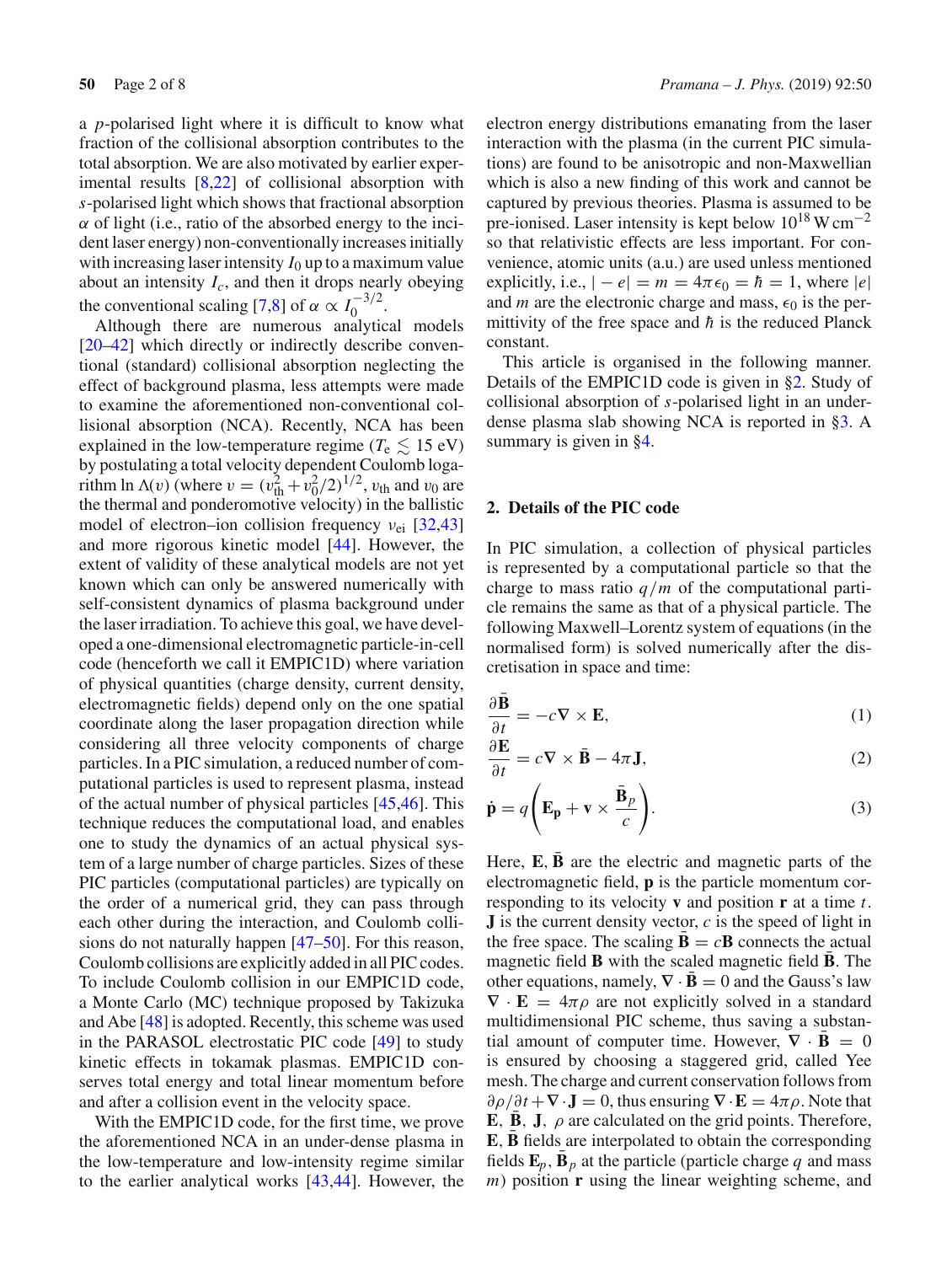the Lorentz equation  $(3)$  is solved using the standard leap-frog method. The advantage of the scaling  $\mathbf{B} = c\mathbf{B}$ is that, it reduces eqs  $(1)$  and  $(2)$  identical in form in the free space (i.e., when  $\mathbf{J} = 0$ ) and the amplitudes of **E**, **B** becomes comparable. From now onwards, for convenience, we shall write  $\bf{B}$  instead of  $\bf{B}$  unless mentioned explicitly.

#### 2.1 *Simplification in one dimension*

Let us consider an *s*-polarised light (propagating in *y*-direction) with transverse field components  $E_z$ ,  $B_x$ . The physical quantities (e.g., charge density, current density and electromagnetic fields) are assumed to depend only on the space coordinate *y*, while retaining all the three velocity components  $(v_x, v_y, v_z)$  of the particles. Components of eqs [\(1\)](#page-1-1) and [\(2\)](#page-1-1) reads as

<span id="page-2-0"></span>
$$
\frac{\partial B_x}{\partial t} = -c \frac{\partial E_z}{\partial y},\tag{4}
$$

$$
\frac{\partial E_z}{\partial t} = -c \frac{\partial B_x}{\partial y} - 4\pi J_z(t, y),\tag{5}
$$

$$
\frac{\partial E_y}{\partial t} = -4\pi J_y(t, y). \tag{6}
$$

Equation [\(6\)](#page-2-0) gives longitudinal component of the electric field  $E_y$  in our case. It is important to mention that, the numerical implementation of our PIC code is a little different from some of the traditional 1D-PIC codes, namely, EM1BND  $[45]$ , LPIC++  $[51]$ , but closely follow the implementation in PIC codes PSC [\[52\]](#page-7-17). In EM1BND  $[45]$  and LPIC++  $[51]$ , by performing addition and subtraction of eqs  $(4)$  and  $(5)$ , and writing  $\psi_{\pm} = E_z \pm B_x$  one finds  $(\partial_t \pm c \partial_y) \psi_{\pm} = -4\pi J_z(t, y)$ , where  $\psi_{\pm}$  can be recognised as the two propagating solutions of the wave equation. The advantage in this traditional procedure [\[45](#page-7-10)[,51](#page-7-16)] is that the partial derivative  $(\partial_t \pm c\partial_y)$  can be written in terms of the total derivative in time with respect to an observer moving at a speed  $\pm c$ , leading to

<span id="page-2-1"></span>
$$
\frac{\mathrm{d}\psi_{\pm}}{\mathrm{d}t} = -4\pi J_z(t, y). \tag{7}
$$

For a given  $J_z$ , eq. [\(7\)](#page-2-1) is solved as an ordinary differential equation (ODE) to obtain transverse fields  $E_z$  =  $(\psi_{+} + \psi_{-})/2$ ,  $B_x = (\psi_{+} - \psi_{-})/2$  on the grid. It also allows larger time step  $\Delta t = \Delta y/c$ . The disadvantage is that, the longitudinal component  $E_y$  is obtained by solving the Poisson's equation  $\partial E_y / \partial y = 4\pi \rho$  explicitly (not from eq.  $(6)$ ), and it needs a separate algorithm to solve the transverse components. Moreover, this traditional scheme is hard to extend in multidimensional case. In our EMPIC1D code, we use finite difference in time domain (FDTD) method for the solution of all field components (both traverse and longitudinal), instead of the aforementioned traditional addition–subtraction method. Thus, we use only one kind of algorithm for  $E_z$ ,  $B_x$ ,  $E_y$  which is extendable to PIC simulations in higher dimensions as in ref. [\[52](#page-7-17)]. Using FDTD procedure on the Yee mesh, and assuming  $t = n \Delta t$ ,  $y = k \Delta y$ , eqs  $(4)$ – $(6)$  can be written as

$$
\frac{B_{x,k+1/2}^{n+1} - B_{x,k+1/2}^n}{\Delta t} = -c \frac{E_{z,k+1}^{n+1/2} - E_{z,k}^{n+1/2}}{\Delta y}
$$
(8)

$$
\frac{E_{z,k+1}^{n+1/2} - E_{z,k+1}^{n-1/2}}{\Delta t} = -c \frac{B_{x,k+1/2}^{n+1} - B_{x,k-1/2}^{n+1}}{\Delta y}
$$
  
-4\pi J\_{z,k+1}^{n+1/2} (9)

$$
\frac{E_{y,k+1}^{n+1/2} - E_{y,k+1}^{n-1/2}}{\Delta t} = -4\pi J_{y,k+1}^{n+1/2}.
$$
 (10)

To ensure numerical stability we take  $c \Delta t / \Delta y = 1/2$ , which decides the time step  $\Delta t$  for a chosen grid size  $\Delta y$ . The dispersion due to the FDTD discretisation is minimised by choosing sufficient number of spatial grids (minimum 40 is taken) per wavelength of light. The current density **J** due to the motion of charge particles is computed using the 'explicit current conserving scheme' by Umeda *et al* [\[53](#page-7-18)] which satisfies  $\partial \rho / \partial t + \nabla \cdot \mathbf{J} = 0$ . Thus, we avoid explicit solution of the Poisson's equation to obtain  $E_y$ . We use 'perfectly matched layer' (PML) absorbing boundary condition [\[54](#page-7-19)] for the electromagnetic fields. For charge particles, however, depending upon physical situations, absorbing, periodic, and reflecting boundary conditions are used.

#### 2.2 *Binary collision model*

In the PIC simulation, as discussed already, particles may pass through each other during their close encounter and collision effects are omitted. To implement binary collision in the EMPIC1D code we have followed the Monte Carlo scheme given by Takizuka and Abe [\[48\]](#page-7-14) and also the work by Ma *et al* [\[50\]](#page-7-13) and Sentoku *et al* [\[47](#page-7-12)]. The main approximation of binary collision is that at a given instant only two particles will collide, and the effect of collision arises due to the cumulative effect of many small-angle binary collisions. Within a computational cell, particles are paired randomly (ion–ion, ion–electron, electron– electron) and then collision is performed between every pair. The maximum impact parameter in a fully ionised quasineutral plasma being of the order of the Debye length, the maximum size of the collision grid is also restricted to the Debye length. Collision event takes place in the velocity space, which means that the velocity components of the particles change but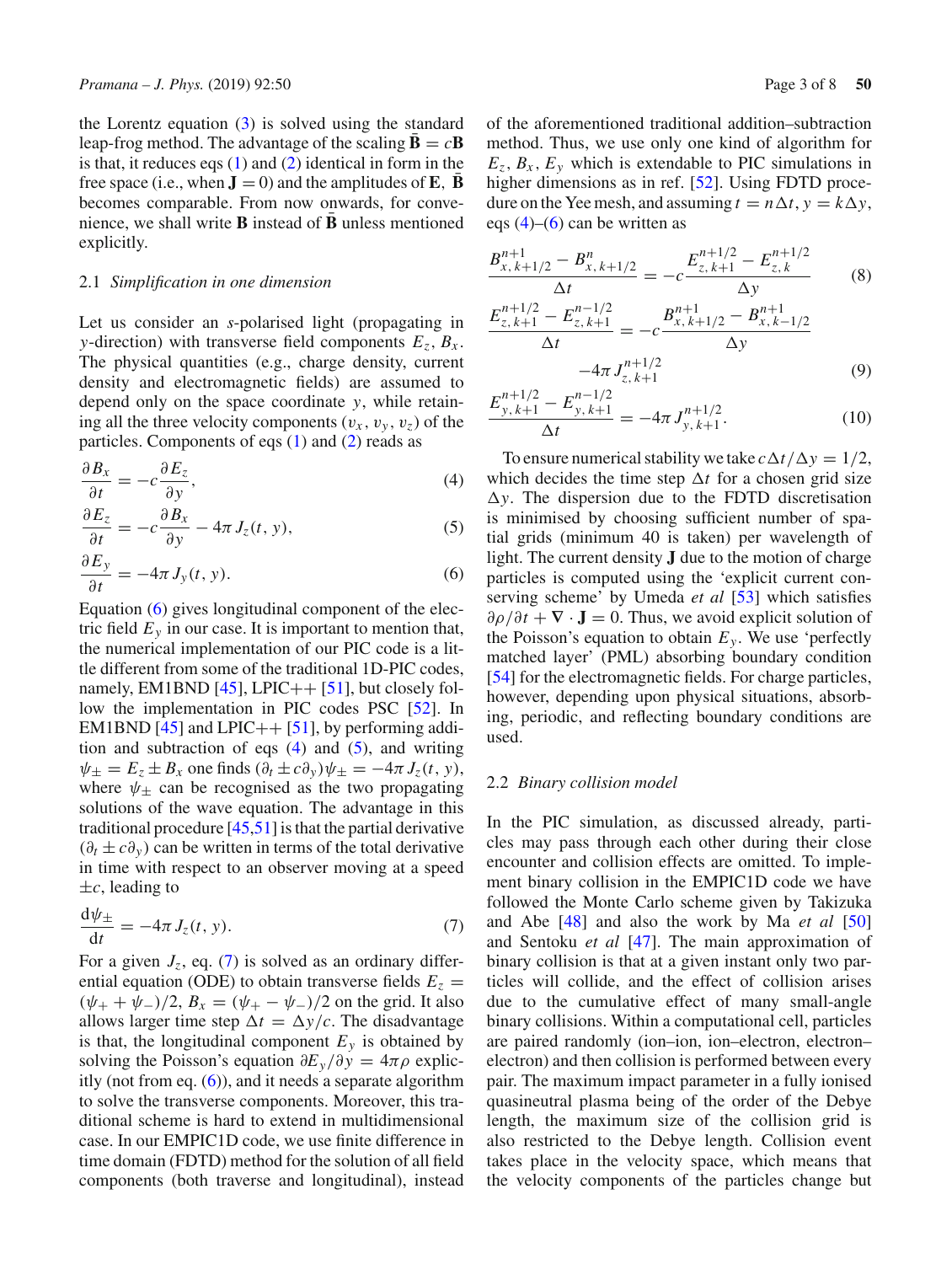the coordinates are not influenced at that time. The post-collision velocities are obtained by going to the centre of mass (COM) frame of the respective collision pairs and then back to the laboratory frame. Due to collision, during a small time interval  $\Delta t_c$  (which is sufficiently small compared to the mean relaxation time), the direction of velocities of the colliding particles changes but not their magnitudes. For instance, we consider a system of two particles from two species  $\alpha$ and  $\beta$  having velocities  $v_{\alpha}$  and  $v_{\beta}$ , masses  $m_{\alpha}$  and  $m_{\beta}$ , densities  $n_{\alpha}$  and  $n_{\beta}$ , and charges  $e_{\alpha}$  and  $e_{\beta}$ . At a given instant *t*, the effect of collision leads to the rotation of the relative velocity  $\mathbf{u} = \mathbf{v}_{\alpha} - \mathbf{v}_{\beta}$  in the COM frame of the two particles. The relative velocity  $\mathbf{u}' = \mathbf{v}'_\alpha - \mathbf{v}'_\beta$  after the collision (prime represents quantities after collisions) in the COM frame, and the rotation of the velocity vector  $\mathbf{u} \rightarrow \mathbf{u}'$  can be described by the scattering angle  $\Theta$  and the azimuth angle  $\Phi$  which are chosen randomly for a given pair  $(\alpha, \beta)$ . In order to find  $\Theta$ , a parameter  $\delta$ is introduced such that  $\delta = \tan(\Theta/2)$ . The variable  $\delta$ is chosen randomly from a Gaussian distribution such that its mean is zero, and the corresponding variance [\[48](#page-7-14)[–50\]](#page-7-13) is  $\langle \delta^2 \rangle = (e_\alpha^2 e_\beta^2 n_L \ln \Lambda) \Delta t_c / (8 \pi \epsilon_0^2 m_{\alpha \beta}^2 u^3)$ . Here  $n<sub>L</sub>$  is the minimum density between  $n<sub>\alpha</sub>$  and  $n<sub>\beta</sub>$ ,  $m_{\alpha\beta} = m_{\alpha}m_{\beta}/(m_{\alpha} + m_{\beta})$  is the reduced mass and ln  $\Lambda$  is the Coulomb logarithm. In  $\Lambda$  should include the response of electrons to the laser field strength *E*<sup>0</sup> and the frequency  $\omega$ . The necessary modification of ln  $\Lambda$ with laser field will be discussed later. The deflection angle  $\Theta$  is calculated by using Box–Muller method with distribution  $p(\delta)d\delta = (1/\langle \delta^2 \rangle) \exp(-\delta^2/2\langle \delta^2 \rangle) \delta d\delta$  as given in refs [\[55](#page-7-20)[,56](#page-7-21)],  $\Theta = 2 \arctan \sqrt{-2\left\langle \delta^2 \right\rangle \ln(1 - R_1)}$ , where  $R_1$  is a uniform random number between 0 and 1. The azimuth angle  $\Phi$  is chosen as  $\Phi = 2\pi R_2$ , with  $R_2$ being a uniform random number between 0 and 1. The change in velocity components in the laboratory frame can be calculated as [\[48](#page-7-14)]

$$
\Delta u_x = \frac{u_x}{u_{\perp}} u_z \sin \Theta \cos \Phi - \frac{u_y}{u_{\perp}} u \sin \Theta \sin \Phi \n- u_x (1 - \cos \Theta),
$$
\n(11)

$$
\Delta u_y = \frac{u_y}{u_\perp} u_z \sin \Theta \cos \Phi + \frac{u_x}{u_\perp} u \sin \Theta \sin \Phi -u_y (1 - \cos \Theta),
$$
\n(12)

$$
\Delta u_z = -u_\perp \sin \Theta \cos \Phi - u_z (1 - \cos \Theta), \tag{13}
$$

where

$$
u_{\perp} = \sqrt{u_x^2 + u_y^2}.\tag{14}
$$

When  $u_{\perp} = 0$ , we take

$$
\Delta u_x = u \sin \Theta \cos \Phi, \quad \Delta u_y = u \sin \Theta \sin \Phi, \n\Delta u_z = -u(1 - \cos \Theta).
$$
\n(15)

The final post-collision velocities in the laboratory frame reads as

$$
\mathbf{v}_{\alpha}(t + \Delta t_c) = \mathbf{v}_{\alpha}(t) + (m_{\alpha\beta}/m_{\alpha})\Delta \mathbf{u},\tag{16}
$$

$$
\mathbf{v}_{\beta}(t + \Delta t_c) = \mathbf{v}_{\beta}(t) - (m_{\alpha\beta}/m_{\beta})\Delta \mathbf{u}.
$$
 (17)

#### <span id="page-3-0"></span>**3. Absorption in an under-dense plasma**

The above collision scheme is incorporated in the EMPIC1D code to study collisional absorption of light incident normally on an under-dense plasma slab of uniform density. The simulation domain consists of  $N_g = 500$  computational cells with the plasma slab at the centre. Initially, each computational cell contains equal number of electrons and ions so that plasma is charge neutral. The temporal profile of the laser pulse (at the left boundary,  $y_l$ ) is chosen as

$$
E_z(t, y_l) = E_0 \begin{cases} \sin^2(\omega t / 2n_c) \cos(\omega t); & 0 < t < n_c T, \\ 0; & t > n_c T, \end{cases}
$$
(18)

where  $n_c$  is the number of cycles and  $T = 2\pi/\omega$  is the laser period. The pulse is numerically excited at  $y = y_l$ , propagates in free space, then strikes the plasma slab. The intensity, wavelength, number of cycles, the duration of pulse and the width  $L_p$  of the plasma slab can be varied as desired. Accordingly, the length of the computational domain and the number of computational cells  $N_g$  are also adjusted. We choose the laser wavelength  $\lambda = 800$  nm with  $n_c = 4$ -cycles and the total duration  $\approx$  30 fs. The size of a computational cell is chosen as  $\Delta = 200$  a.u. which yields the PIC time step  $\Delta t_{\text{PIC}} = 0.73$  a.u. Length of the plasma is chosen as  $L_p \approx 1.32\lambda$  with a density  $\rho/\rho_c \approx 0.136$ . Temperature of ions is kept fixed in all simulations at  $T_i = 5$  eV while temperatures of electrons are kept fixed at  $T_e = 5, 10, ..., 50, 100$  eV for a given laser intensity. The chosen value of *T*i, however, is found to have negligible effect on the overall results of collisional absorption. These parameters are kept fixed during a simulation run. To simulate collisional absorption in a laser field, the Coulomb logarithm should not be the same as that of ordinary collisions, because it does not include the laser field parameters. Earlier, Djaoui and Offenberger [\[57](#page-7-22)] have mentioned possible choices of total velocity, i.e.,  $v^2 = v_{\text{th}}^2 + v_0^2 / 6$ ,  $v^2 = v_{\text{th}}^2 + v_0^2$ ,  $v^2 = v_{\text{th}}^2 + v_0^2/3$  etc. (see also refs [\[22](#page-7-7)[,23](#page-7-23)[,37](#page-7-24)[,38\]](#page-7-25)) for different models of  $v_{ei}$ . In fact, various forms of ln  $\Lambda$  are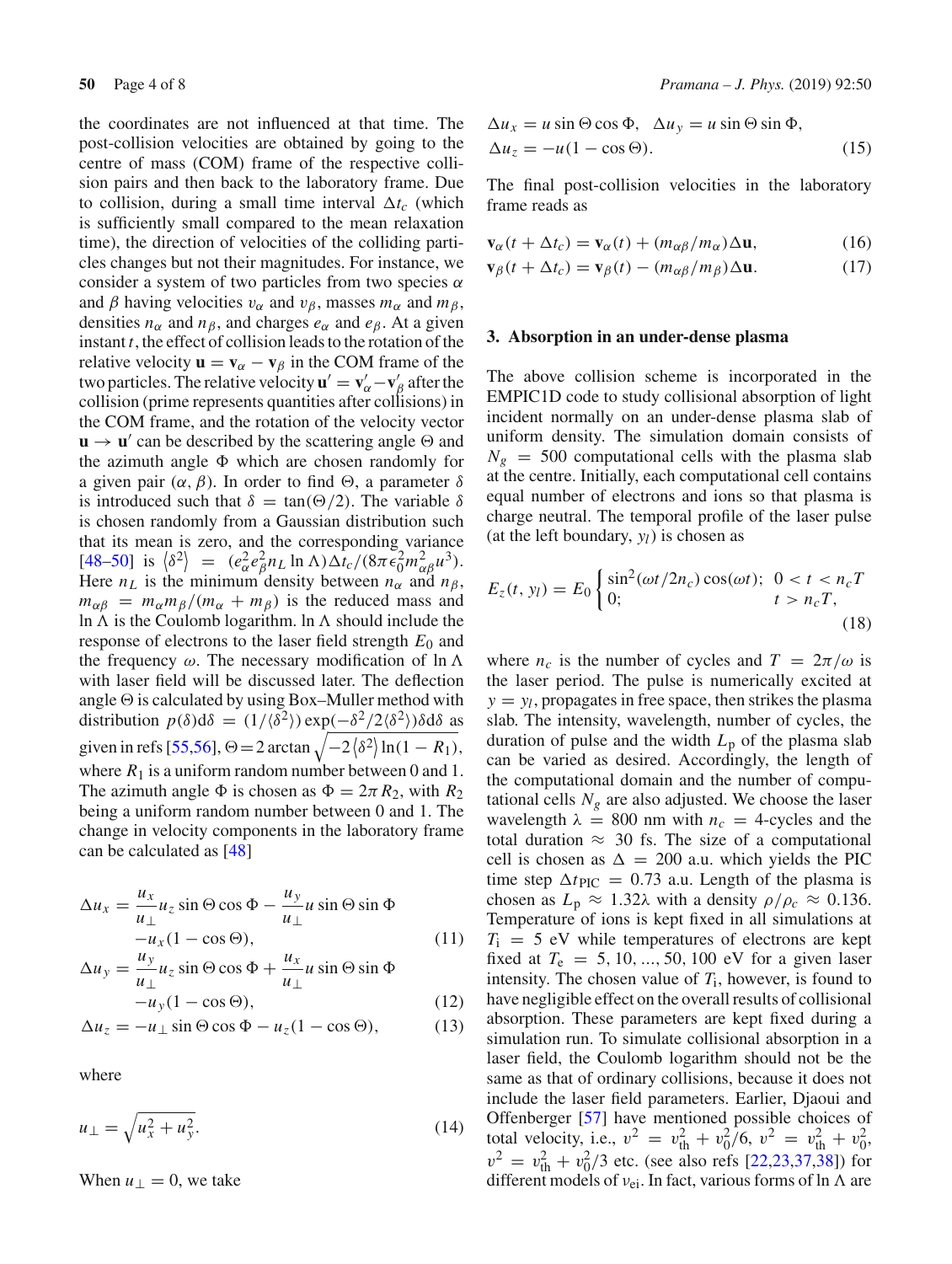

<span id="page-4-0"></span>**Figure 1.** ln  $\Lambda$  vs. laser intensity for  $T_e = 5$ , 10, 50 and 100 eV with total velocity  $v = (v_{\text{th}}^2 + v_0^2/2)^{1/2}$  and charge density  $\rho = 0.136 \rho_c$ .

still debated [\[34](#page-7-26)[,43](#page-7-0)[,44](#page-7-1)]. As there is no unique model of ln  $\Lambda$  in a laser field, we use a modified form [\[32](#page-7-9)[,37](#page-7-24)[,43](#page-7-0)],

$$
\ln \Lambda = 0.5 \ln[1 + (b_{\text{max}}/b_{\perp})^2],\tag{19}
$$

where  $b_{\text{max}} = v/\max(\omega, \omega_p)$ ,  $b_{\perp} = 1/v^2$ , with  $v^2 =$  $v_{\text{th}}^2 + v_0^2/2$  as the total velocity. The effect of laser field is incorporated through the ponderomotive velocity  $v_0 = E_0/\omega$ . The physical mechanism of the dependence of  $\ln \Lambda$  on the laser field strength (or intensity) can be argued due to the reorientation of the momentum of a colliding electron with an ion not only due to the thermal component of its velocity (which is conventionally taken) but also due to the momentum imparted to it through the laser field strength. Figure [1](#page-4-0) shows the non-uniform variation of  $\ln \Lambda$  vs. intensity [\(19\)](#page-4-1) for different *T*e.

From the simulation, we record total kinetic energy *ke* gained by the particles, the electric part  $ee = \sum_{1}^{N_g} E_j^2 \Delta / 8\pi$  and the magnetic part  $me =$  $\sum_{1}^{N_g} B_j^2 \Delta / 8\pi$  of the electromagnetic energy at every time step, giving the total energy  $te = ke + ee + me$ . Figure [2](#page-4-2) shows temporal variation of various energies at intensity  $I_0 = 5 \times 10^{14}$  W cm<sup>2</sup> for two cases: (a) without collision and (b) with collision between electrons and ions. In figures [2a](#page-4-2) and [2b](#page-4-2) for the initial time upto  $t/T \approx 3$ , all energies *ee*, *me* and *te* increase sharply as the laser pulse is entering the simulation domain. For  $t/T \approx 3 - 4$  the values of *ee*, *me* remain almost constant and *te* reaches a maximum because the entire pulse has appeared in the simulation domain. The pulse strikes the plasma slab about  $t/T \approx 4$ , and only after this time, for  $t/T = 4 - 7.5$ , *ke* first increases and then drops with the corresponding drop and increase in *ee* and *me* while *te* remains conserved at the highest value. After



<span id="page-4-2"></span><span id="page-4-1"></span>**Figure 2.** Different energy profiles (kinetic energy *ke*, electric part *ee* =  $\sum E_j^2 \Delta / 8\pi$ , magnetic part *me* =  $\sum E_j^2 \Delta / 8\pi$ of the electromagnetic energy, and the total energy  $te = ke + ee + me$ ) vs. normalized time  $t/T$  for *s*-polarised light interacting with an under-dense plasma of  $\rho \approx 0.136 \rho_c$ . (**a**) Without collision, energy is not absorbed finally and (**b**) with collision, laser energy is absorbed, and transferred to the particle kinetic energies (see  $ke \neq 0$ ) at the end of the interaction.

 $t/T \approx 7.5$ , values of *ee*, *me* and *te* sharply drop because the laser pulse is leaving the finite simulation domain, and gets absorbed (artificially) in the right boundary. The constant value of total energy, when the entire pulse is inside the computational box (for  $t/T = 3 - 7.5$ ), indicates conservation of energy in the simulation. In figure [2a](#page-4-2), without collision, *ke* reaches a maximum value, and finally drops to zero before  $t/T \approx 7.5$ . This is expected, because particles cannot retain this energy, and finally gives back to the electromagnetic fields (which is also evident from the corresponding drop and rise of *ee* and *me* between  $t/T = 4 - 7.5$ , resulting no net absorption. However, when collision is taken into account (in figure [2b](#page-4-2)) *ke* increases monotonically in time starting at  $t/T \approx 4$  (with a corresponding drop in *ee* and *me*, meaning absorption of the pulse), and reaches a non-zero saturation value around  $t/T = 6.8$ much before the pulse has left the simulation box. *ke*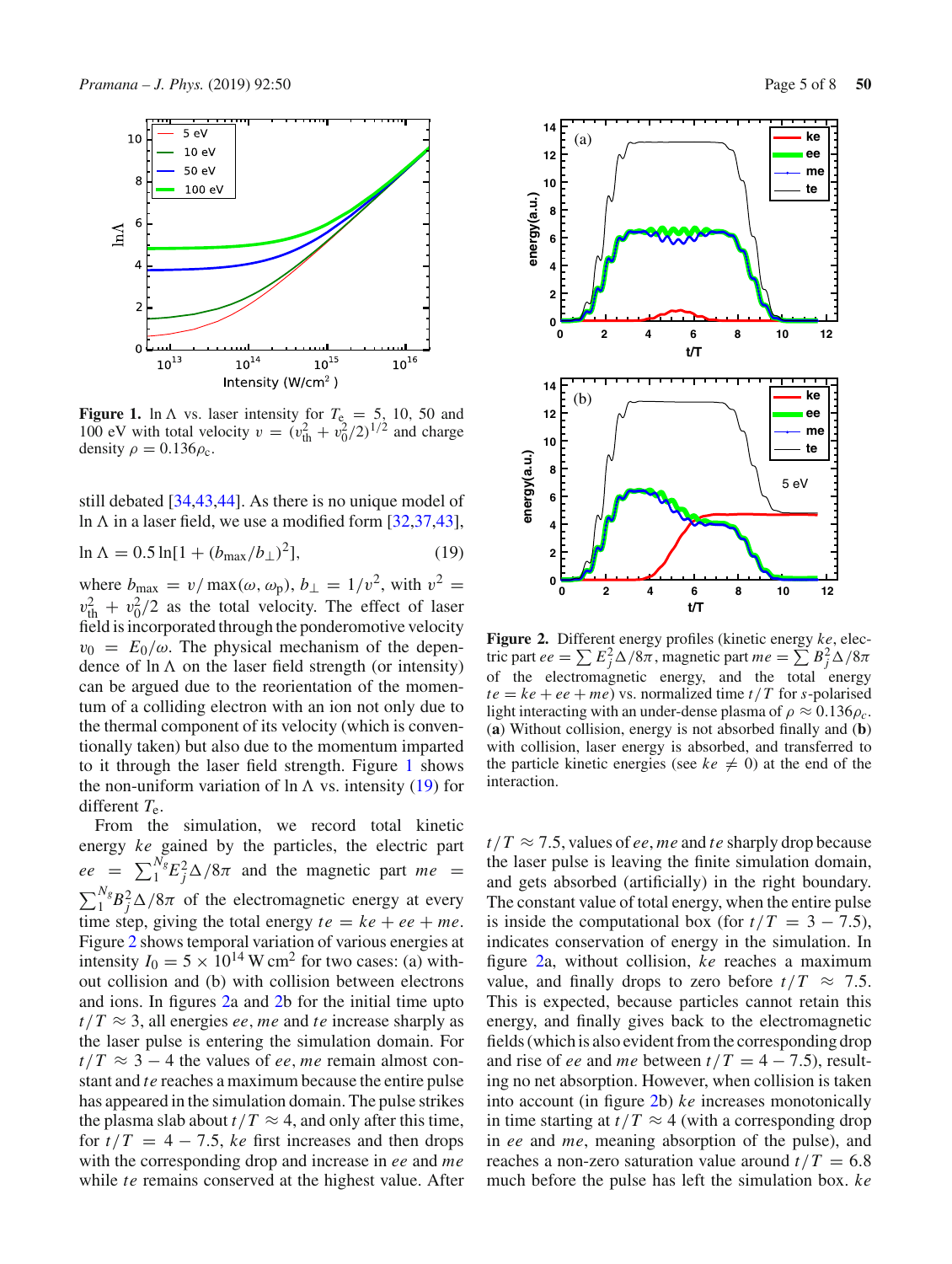

<span id="page-5-1"></span>**Figure 3.** Fractional absorption vs. peak laser intensity for *s*-polarised light interacting with an under-dense plasma as in figure [2](#page-4-2) for  $T_e = 5$ , 10, 15, 50, 100 eV (numerical, solid line) and  $T_e = 5$  eV (analytical, dashed line, using eq. [\(21\)](#page-5-0)).

does not drop to zero even after the pulse is over which clearly shows that *s*-polarised light can be absorbed due to collisions and the laser energy can be transferred to the charge particles.

We now find the nature of collisional absorption by varying the intensity of the laser pulse for a given initial temperature  $T_e$ . In reality,  $T_e$  should also vary during the interaction. The other parameters, such as plasma thickness  $L_p$ , plasma density  $\rho$  and ion temperature  $T<sub>i</sub>$  are kept constant as earlier. Figure  $3$  shows fractional absorption  $\alpha$ , defined as the ratio of the final kinetic energy retained in the particles to the maximum of *te* (which is actually the total energy in the laser pulse), vs. the peak intensity for  $T_e = 5 - 100$  eV. It is seen that, for higher temperatures  $T_e$  > 20 eV,  $\alpha$ initially remains almost constant (or vary slowly) upto a certain value  $I_c \approx 6 \times 10^{13}$  W cm<sup>-2</sup> of the peak intensity, and then decreases gradually for intensities  $I_0 > I_c$ . This represents the conventional result of collisional absorption reported in earlier works [\[20](#page-7-5)[,21](#page-7-6)[,58\]](#page-7-27) with  $\ln \Lambda$  independent of the ponderomotive velocity  $v_0 = E_0/\omega$ . However, when  $T_e < 20$  eV, it is found that  $\alpha$  initially increases with the intensity, reaches a maximum value about an intensity  $I_c \approx$  $5 \times 10^{14}$  W cm<sup>-2</sup>, then drops similar to the high temperature case. Such a non-conventional variation (initial increase followed by a drop) of fractional absorption vs. the laser intensity was reported experimentally with normally incident*s*-polarised light (of wavelengths 800 nm [\[8\]](#page-6-7) and 268 nm [\[22\]](#page-7-7)) on an under-dense plasma with the peak absorption more than 30%. Incorporating a total velocity-dependent  $\ln \Lambda$  in the EMPIC1D code for the first time we find similar non-conventional variation of collisional absorption in the low-temperature

and low-intensity regime. Our results indicate that absorption due to collisional process can be as high as 40% depending upon plasma and laser parameters.

For the shake of completeness, PIC results are compared (dashed line in figure [3\)](#page-5-1) using  $\ln \Lambda$  of eq. [\(19\)](#page-4-1) in the ballistic model [\[32](#page-7-9)[,43\]](#page-7-0) of time-dependent  $v_{\rm ei}$ , i.e.,

$$
v_{\rm ei}(t) = (\omega_{\rm p}^2 \ln \Lambda / v_{\rm os}^3(t)) \left[ \text{erf}(u(t)) - \frac{2}{\sqrt{\pi}} u(t) e^{-u(t)^2} \right],
$$
\n(20)

where  $u(t) = v_{\text{os}}(t)/\sqrt{2}v_{\text{th}}$  and  $v_{\text{os}}(t)$  is the oscillation velocity of the electron in the laser field. Averaging  $v_{ei}(t)$ over a laser period leads to average  $\bar{\nu}_{ei}$  and fractional absorption

<span id="page-5-0"></span>
$$
\alpha = 1 - \exp(-2\kappa_i L_p) \tag{21}
$$

of a continuous light of frequency  $\omega$  in an underdense plasma slab [\[7](#page-6-6)[,8](#page-6-7)] at normal incidence. Here  $\kappa_i = (\rho/\rho_c)\bar{v}_{ei}/v_g$ , and  $v_g = c\sqrt{1 - \rho/\rho_c}$  is the group velocity of light. Analytical result (dashed line) using eq. [\(21\)](#page-5-0) at  $T_e = 5$  eV shows good agreement with the EMPIC1D result for intensities  $\langle 10^{14} \text{ W cm}^{-2} \rangle$ , and confirms the non-conventional variation of collisional absorption which was also reported by quantum and classical kinetic models [\[43](#page-7-0)[,44\]](#page-7-1). As  $\alpha \propto \nu_{\rm ei}$ , the nonconventional increase of absorption can be qualitatively argued. At a very low temperature  $T_e \rightarrow 0$  (or low intensity  $I_0$ ), electrons do not have enough momentum to collide with ions, resulting in a vanishingly small  $v_{ei}$ and  $\alpha$ . As  $T_e$  and/or  $I_0$  moderately increase, more electrons gain enough momentum to collide with ions and hence  $v_{ei}$  and  $\alpha$  increase with increasing  $T_e$  and/or  $I_0$ which explains the increasing part of the absorption in figure [3](#page-5-1) for  $T_e$  < 15 eV. After some higher threshold value of  $T_e$  and/or  $I_0$  (i.e.,  $I_0 > I_c$ ), cross-section of electron–ion collision is gradually reduced (with  $v^{-3}$ ) where both  $v_{ei}$  and  $\alpha$  start decreasing. From figure [3,](#page-5-1) it is inferred that for  $T_e$  < 15 eV,  $\alpha$  increases with intensity up to  $I_0 \approx 2 \times 10^{14}$  W cm<sup>-2</sup>, and also for a fixed  $I_0 \lesssim 10^{14} \; \text{W}\, \text{cm}^{-2},$   $\alpha$  increases with increasing  $T_\text{e}$  up to  $T_e \approx 15$  eV. However, there are discrepancies between PIC and analytical results at higher temperatures and higher intensities, which may be due to (i) time-varying field experienced by particles and (ii) movement of ion background to conserve momenta and energy during binary collisions in the PIC simulation as opposed to the analytical model where all particles experience the same peak laser field  $E_0$  and ions remain stationary.

In analytical models of  $v_{ei}$  (e.g., by Silin [\[31](#page-7-28)], Mulser *et al* [\[34\]](#page-7-26) and Bornath *et al* [\[21](#page-7-6)]), distributions of electrons are assumed to be Maxwellian all the time during the laser interaction whereas in simulations this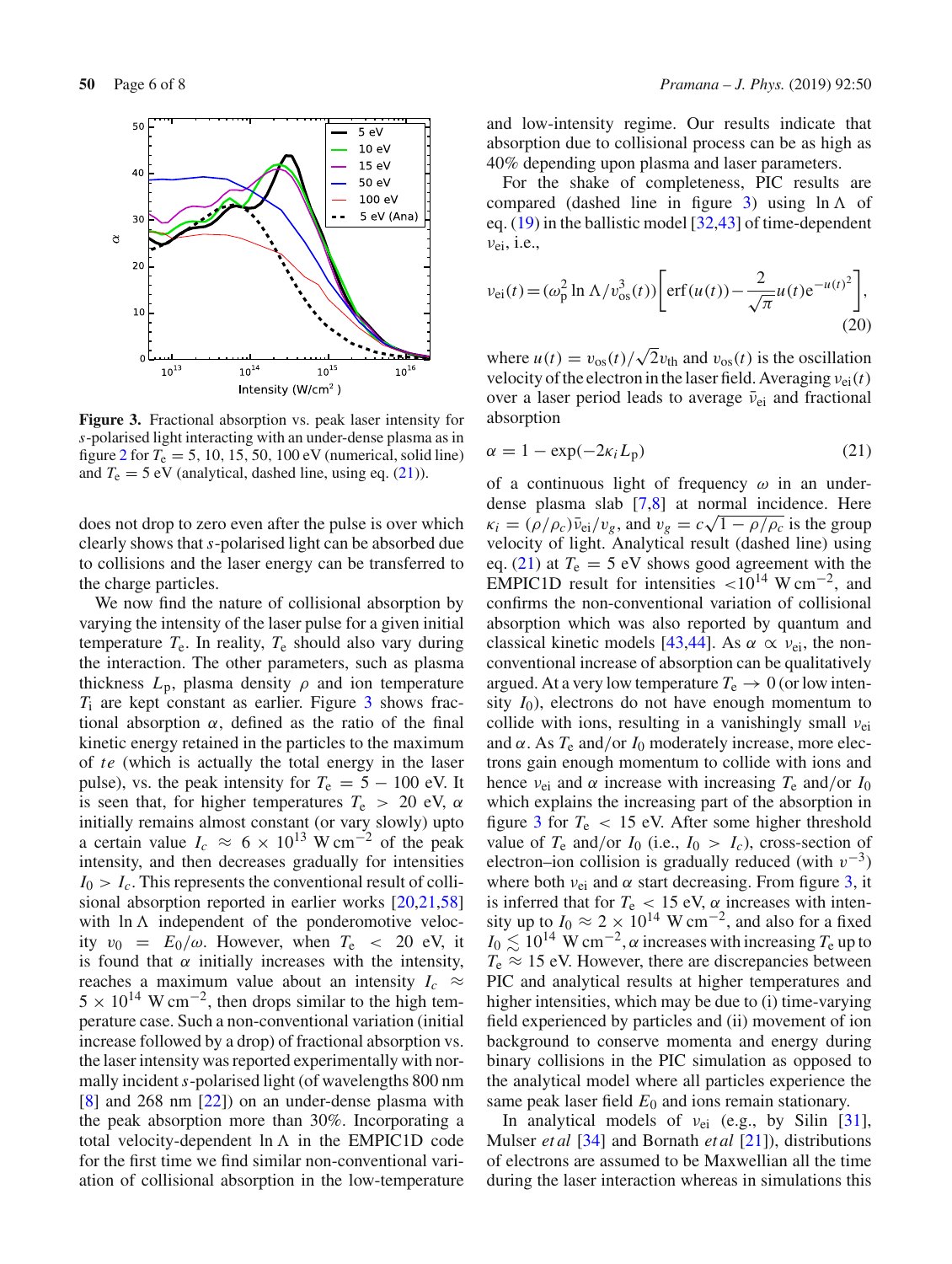

<span id="page-6-9"></span>**Figure 4.** Distribution of velocity components  $(u = v_x, v_y, v_z)$  of electrons in units of  $v_{\text{th}}$  corresponding to the parameters of figure [2b](#page-4-2) at an intensity of  $5 \times 10^{14}$  W cm<sup>-2</sup> just after the end of the simulation. Solid line is the expected Maxwellian with  $T_e = 5$  eV.

assumption is often violated when electrons are dynamically driven by short laser pulse. Figure [4](#page-6-9) shows distribution of velocity components  $(u = v_x, v_y, v_z)$ of electrons in units of thermal velocity corresponding to the parameters of figure [2b](#page-4-2) at an intensity of  $5 \times 10^{14}$  W cm<sup>-2</sup> just after the end of the simulation. Solid line is the Maxwellian distribution corresponding to  $T_e$  = 5 eV. It is clearly demonstrated that velocity components do not strictly satisfy the Maxwellian distribution. Velocity distributions of electrons are also not isotropic which originate during the laser pulse driving. These differences, demonstrated by PIC simulation, from the idealistic analytical theory may also contribute to the deviation of the PIC result from the analytical estimate in figure [3.](#page-5-1) Nonetheless, non-conventional increase of collisional absorption is revealed in the low-temperature and low-intensity regime by the PIC simulation.

#### <span id="page-6-8"></span>**4. Summary**

Collisional absorption of *s*-polarised laser light in a homogeneous, under-dense plasma is studied by a new particle-in-cell (PIC) simulation code considering one-dimensional slab-plasma geometry. To account Coulomb collisions between charge particles, a Monte Carlo (MC) binary collision scheme is used in the PIC code. For a given target thickness of a few times the wavelength of 800 nm laser, fractional absorption of light due to Coulomb collisions is calculated at

different electron temperatures using a total velocity  $v = (v_{\text{th}}^2 + v_0^2/2)^{1/2}$  dependent Coulomb logarithm ln  $\Lambda(v)$ . In the low-temperature ( $T_e \lesssim 15$  eV) and lowintensity (<  $5 \times 10^{14}$  W cm<sup>-2</sup>) regime it is found that fractional absorption  $(\alpha)$  of light non-conventionally increases initially with increasing intensity  $I_0$  up to a maximum value corresponding to an intensity  $I_c$ , and then it drops approximately obeying the conventional scenario, i.e.,  $\alpha \propto I_0^{-3/2}$  when  $I_0 > I_c$ . Anomalous increase of  $\alpha$  with  $I_0$  was demonstrated in some earlier experiments [\[8](#page-6-7)[,22\]](#page-7-7), and recently explained by models [\[43](#page-7-0)[,44\]](#page-7-1) using total velocity-dependent cut-offs. Here, for the first time we report non-conventional variation of laser absorption by self-consistent PIC simulations assisted by Monte–Carlo collisions, thus bridging the gap between the models, simulations and experimental findings.

# **Acknowledgement**

The author would like to thank Anshuman Borthakur for the initial help in the Monte–Carlo simulations and Sudip Sengupta for valuable suggestions.

#### **References**

- <span id="page-6-0"></span>[1] D R Bach, D E Casperson, D W Forslund, S J Gitomer, P D Goldstone, A Hauer, J F Kephart, J M Kindel, R Kristal, G A Kyrala, K B Mitchell, D B van Hulsteyn and A H Williams, *Phys. Rev. Lett*. **50**, 2082 (1983)
- [2] U Teubner, J Bergmann, B van Wonterghem, F P Schäfer and R Sauerbrey, *Phys. Rev. Lett*. **70**, 794 (1993)
- [3] D F Price, R M More, R S Walling, G Guethlein, R L Shepherd, R E Stewart and W E White, *Phys. Rev. Lett*. **75**, 252 (1995)
- <span id="page-6-1"></span>[4] M Cerchez, R Jung, J Osterholz, T Toncian, O Willi, P Mulser and H Ruhl, *Phys. Rev. Lett*. **100**, 245001 (2008)
- <span id="page-6-2"></span>[5] W Rozmus and V T Tikhonchuk, *Phys. Rev. A* **46**, 7810 (1992)
- [6] Q L Dong, J Zhang and H Teng, *Phys. Rev. E* **64**, 026411 (2001)
- <span id="page-6-6"></span>[7] W L Kruer, *The physics of laser plasma interactions* (Addison-Wesley, New York, 1988)
- <span id="page-6-7"></span>[8] S Eliezer, *The interaction of high-power lasers with plasmas* (IOP Publishing, Bristol, 2002)
- <span id="page-6-3"></span>[9] Peter Mulser and Dieter Bauer, *High power laser–matter interaction, STMP 238* (Springer, Berlin, 2010)
- <span id="page-6-4"></span>[10] K R Manes, V C Rupert, J M Auerbach, P Lee and J E Swain, *Phys. Rev. Lett.* **39**, 281 (1977)
- <span id="page-6-5"></span>[11] P Mulser, D Bauer and H Ruhl, *Phys. Rev. Lett.* **101**, 225002 (2008)
- [12] P Mulser and M Kanapathipillai, *Phys. Rev. A* **71**, 063201 (2005)